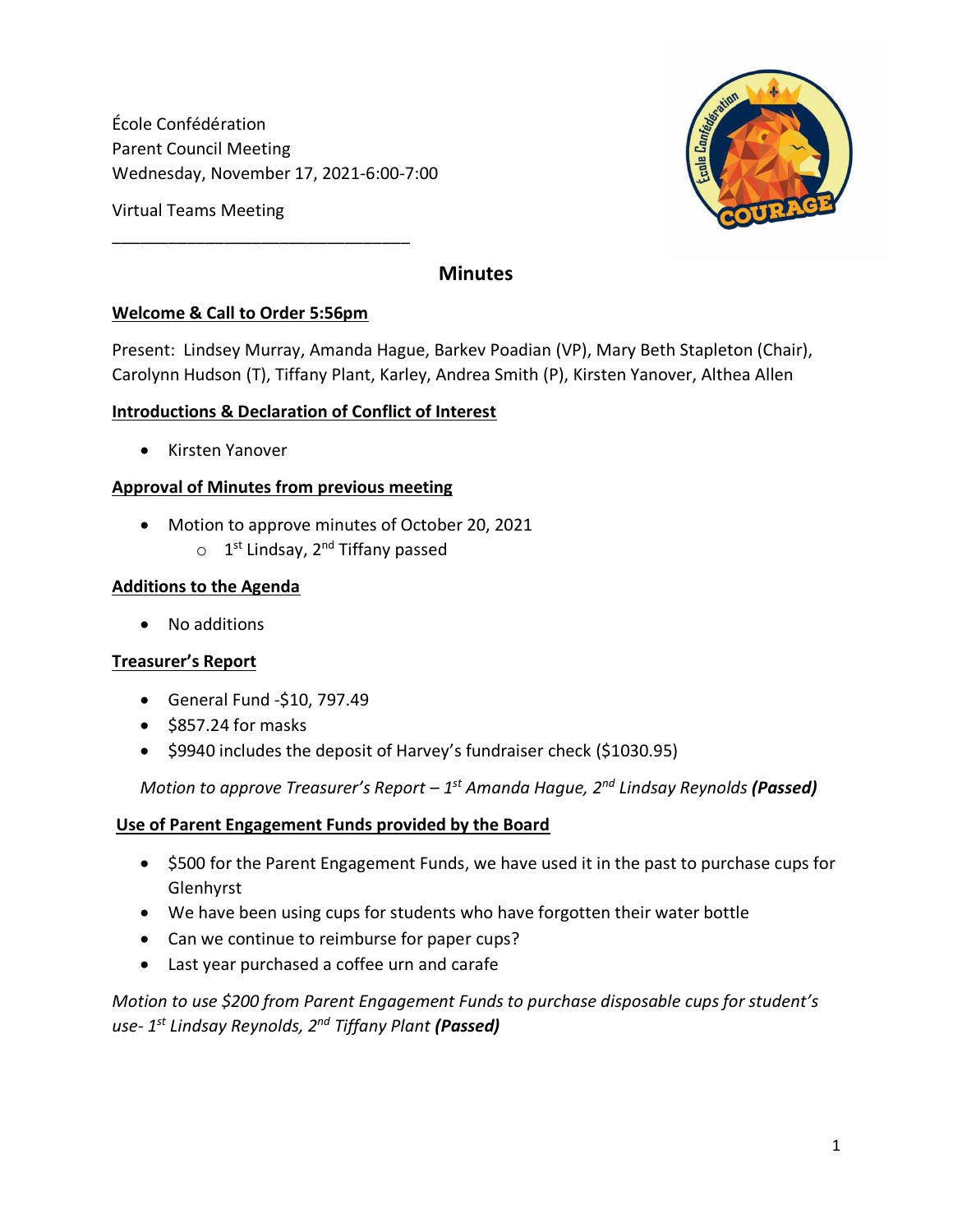- Question about what funds where use for in the past- typically was used for Welcome to Kindergarten but due to COVID have not been able to do this, Glenhyrst is another area funds were used
- Will bring back to January meeting to decide on remainder of funds

## **Correspondence (School Council Mailbox or Other)**

• Nothing urgent

## **Fundraising**

- Purdy's Chocolate orders volunteers needed
	- o Doing well, so far sold \$7, 325.95 and profit of \$2069.46
	- o Need volunteers to help sort
	- $\circ$  They generate the dates, if they have a later date, maybe we can get it sent out by Dec 3<sup>rd</sup>. Not sure when delivered or how long it will take to get sorted. Our original pick-up date was Dec 10th, but we did allow for early pick up if available before that day. A lot of stuff is gift wrapped and have a sticker (barcode). They do provide a way of organizing the items that we can follow.
	- o The less time items are in the school would be better because some items do have nuts, just reduce the chance of student contact with the nuts. But packages are sealed.
	- o Send a school messenger to remind parents
	- $\circ$  Volunteers just need COVID screening, need to wear a mask and provide their names for contact tracing
	- o December 2<sup>nd</sup> at 4:00- Carolyn, Amanda, Kristen, Lindsay, Tiffany, Beth
	- o Crew for Curbside pick-up Dec 3<sup>rd</sup>- 4:00-7:00 Althea, Amanda, Lindsay, Beth
- Fundscrip
	- o Balance- \$397
- Mabel's Labels
	- o Balance -\$34.09

### **Staff survey items for Spending Fundraising Money**

- Carolyn got survey out to staff. These were the results:
	- I. Replenish sports teams' uniforms and phys. ed, we have already done equipment replacement
	- II. Risers for current music room, they are multi functional
	- III. Partner with Core school to assist with a project that they need help fundraising
	- IV. Disc golf baskets for students to use outdoors
	- V. Headphones for our 5 classroom tablets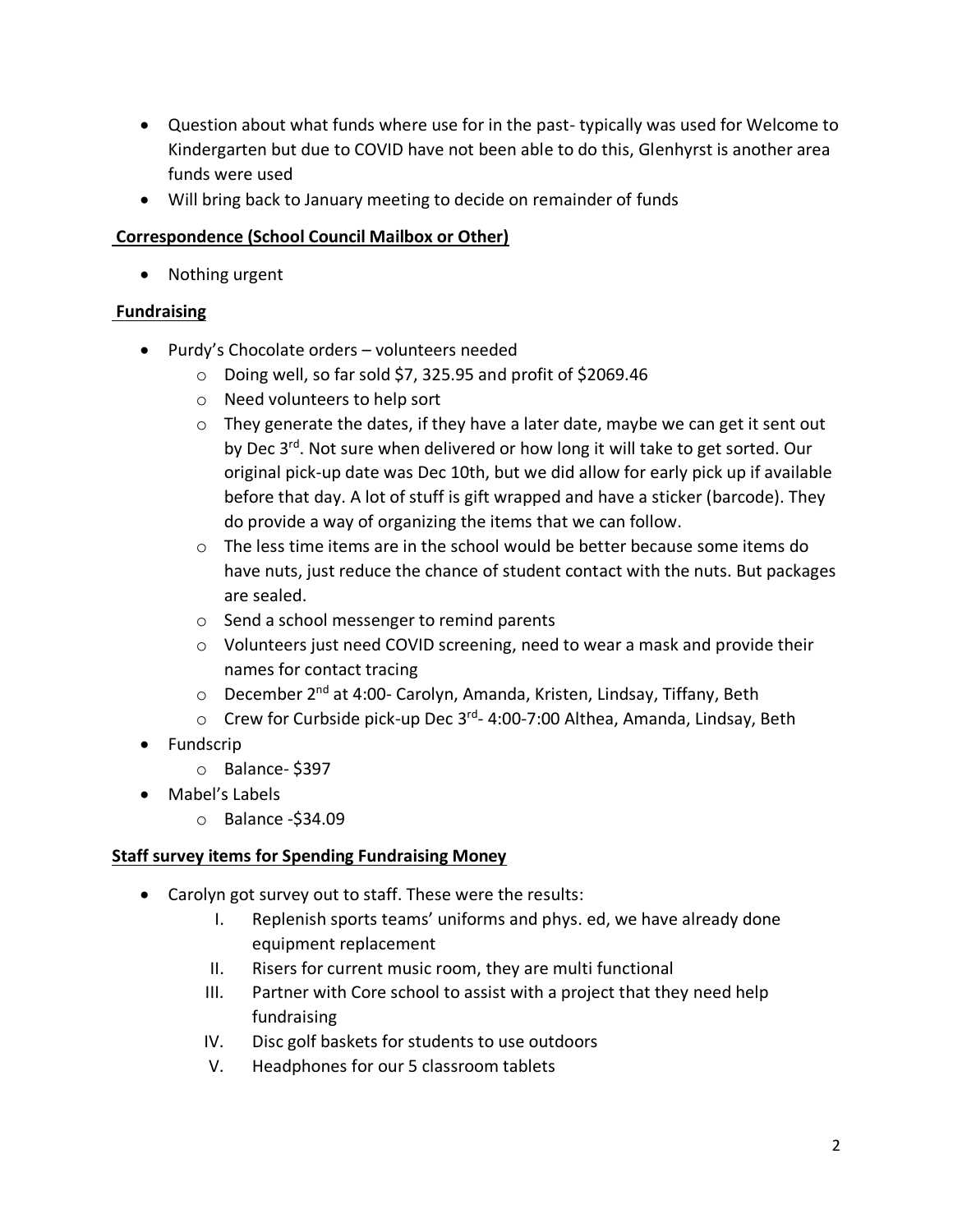- VI. Library learning commons refresh (\$10, 0000-\$15, 000) this would be a shared expense as there is some grant money for anything that attaches to the wall. So, we would be responsible for furniture, flooring would also be covered by the grant, iPads for green screen (our cost).
- goal is to make our library accessible for different types of activities, flexible seating, interesting, use of technology
- Discussion: What would be the #1 from teachers, teachers has not voted on these items yet
- Disc golf may be an issue with highway, uniforms do get used a lot but only by some students (there is plan already to replenish these), the library everyone uses
- priority should be what benefits most of the children in the building
- is there a deadline for those grants, the next step would have someone from facility to come over and look at the space, there is some money that can be used towards this so school council would only have to put in some money towards this project
- this would not be started till fall the earliest
- would need a committee to decide on the pieces to put into it, would like someone from school council to be on the committee to have a voice
- can't get the grant unless we are committed to put the money into it
- field trips-the money has been set aside for that this year, can't take students to a place where mandatory vaccinations would be in place, this will limit opportunity for field trips this year, likely will not use up all the money in that fund
- \$7500 from School council
- can look at another fundraiser and if it is target to something, people will also see how fundraising money is being used
- can wait till January to make a monetary commitment, will know how much we fundraised from Purdy's as well

*Motion: to allocate \$5000 to go towards the Library Learning refresh-1 st Tiffany Plant and 2nd Lindsay Reynolds*

Vote: 5 in favor 1 against **(Passed)**

# **Check out Jarvis Public School and their Library commons**

https://www.granderie.ca/board/news/community-support-enhances-jarvis-public-schoolslearning-commons-renovation

• Will add something to Facebook page for the Mabel's Label and Fundscrip for Christmas and winter clothing labels